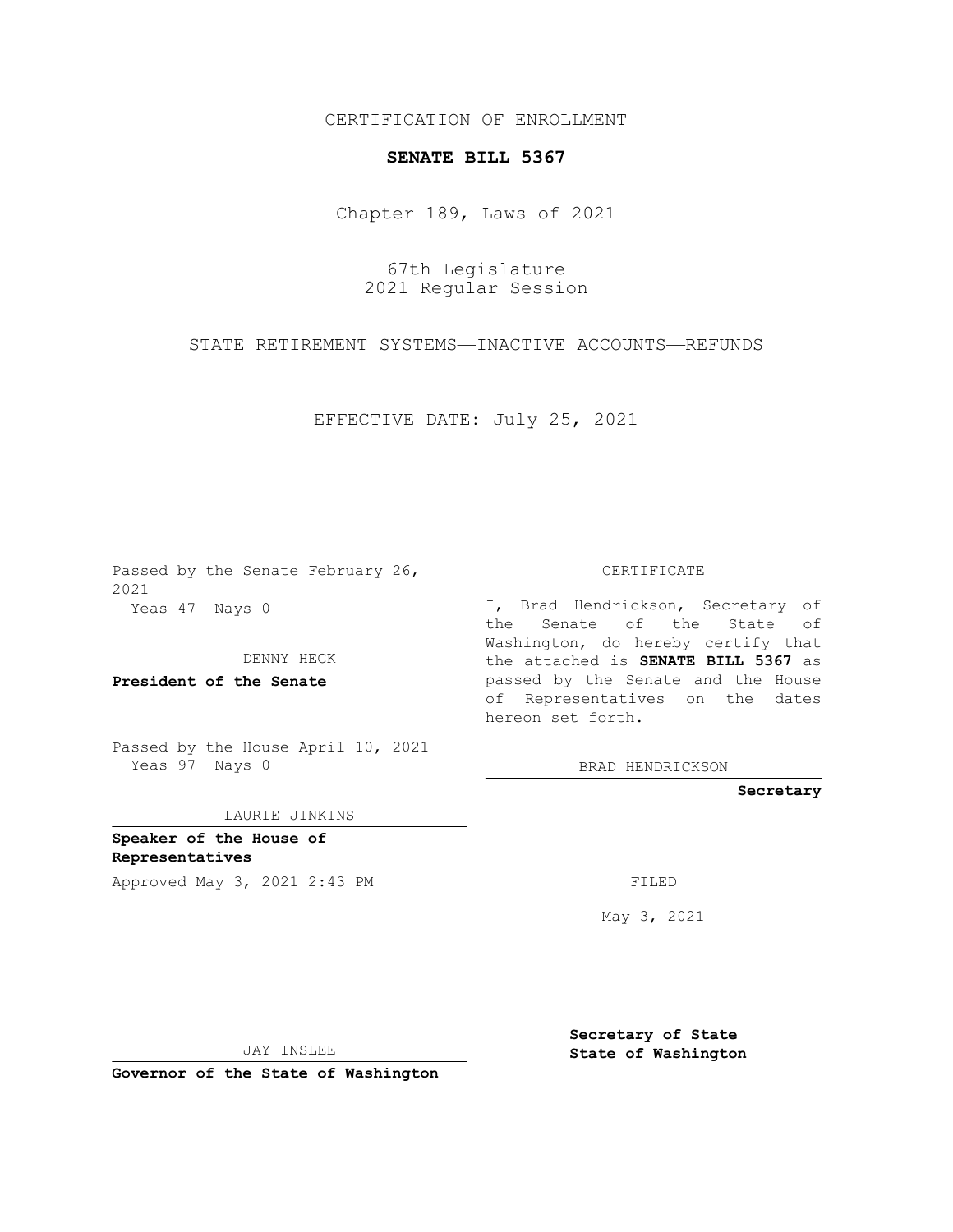## **SENATE BILL 5367**

Passed Legislature - 2021 Regular Session

**State of Washington 67th Legislature 2021 Regular Session By** Senator Conway; by request of Select Committee on Pension Policy

 AN ACT Relating to directing the department of retirement systems to create rules regarding automatic refunds of retirement contributions in the retirement systems listed in RCW 41.50.030; and 4 adding a new section to chapter 41.50 RCW.

5 BE IT ENACTED BY THE LEGISLATURE OF THE STATE OF WASHINGTON:

6 NEW SECTION. **Sec. 1.** A new section is added to chapter 41.50 7 RCW to read as follows:

8 (1) By January 1, 2022, the department will establish by rule an 9 effective means of:

10 (a) Identifying inactive accounts of nonvested members of the 11 retirement systems listed in RCW 41.50.030 whose account balance is 12 less than one thousand dollars; and

13 (b) Providing for the orderly closing and refunding of member 14 account balances in those accounts in accordance with the federal 15 internal revenue code.

16 (2) The refund of a member's account balance will terminate all 17 rights to future benefits, unless otherwise restored under the rules 18 for each of the respective retirement systems.

> Passed by the Senate February 26, 2021. Passed by the House April 10, 2021. Approved by the Governor May 3, 2021.